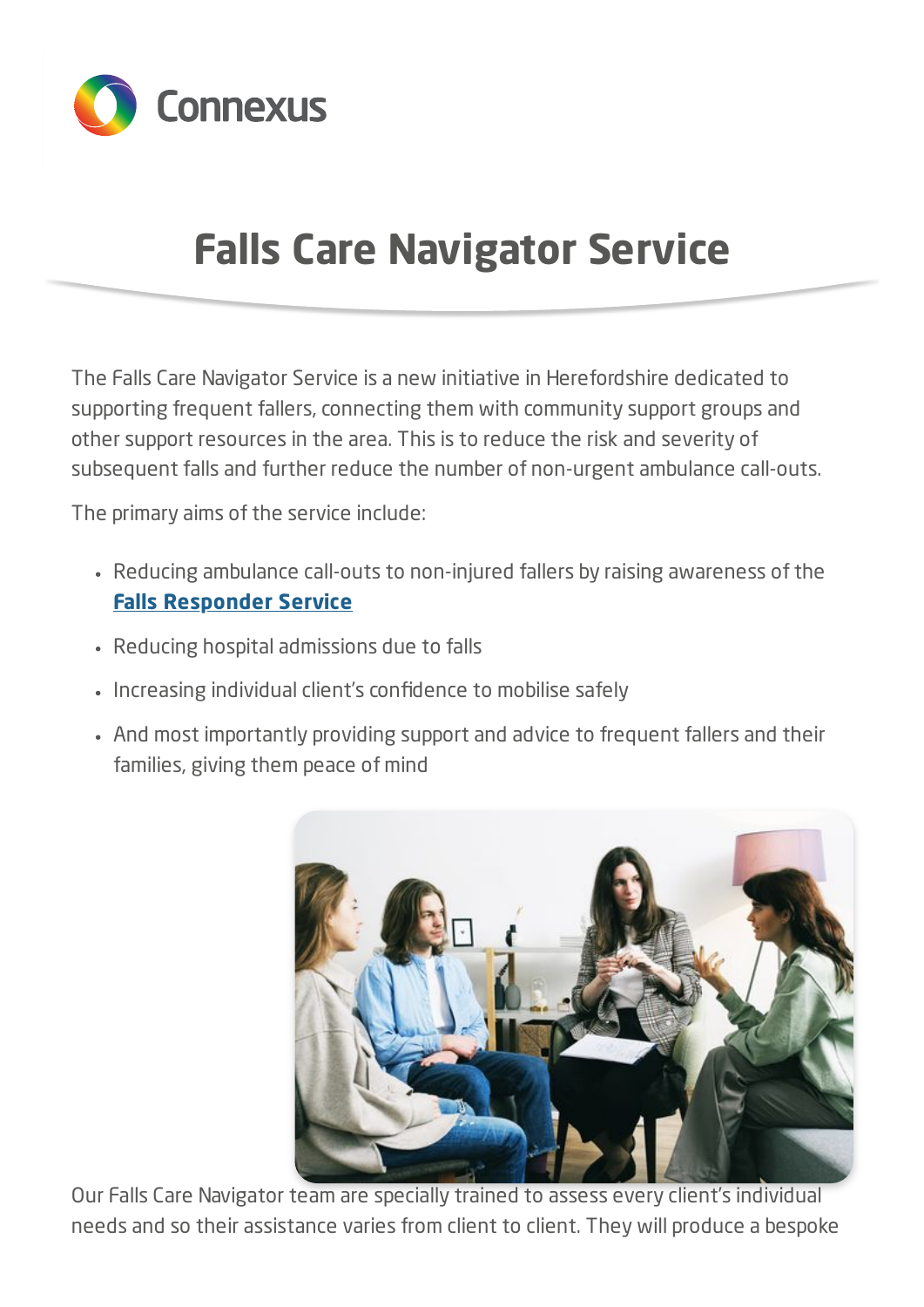action plan for each client, which could involve arranging a review of medication at their pharmacy or referring them to a falls prevention service.

Our Falls Care Navigators will keep GP's, Social Workers and other health and social care professionals (where applicable) informed of their interventions.

## **Contact the team**

By phone on **01432 384127**

Email them via **[FallsCareNavigators@connexus-group.co.uk](mailto:FallsCareNavigators@connexus-group.co.uk)**



## Falls Responder Service

The Falls Responder Service is a 3-way partnership between Connexus, Herefordshire Council, and the Herefordshire Clinical Commissioning Group helping individuals who may have fallen in their homes.

Find out [more](https://connexus-group.co.uk/falls-responder-service) here